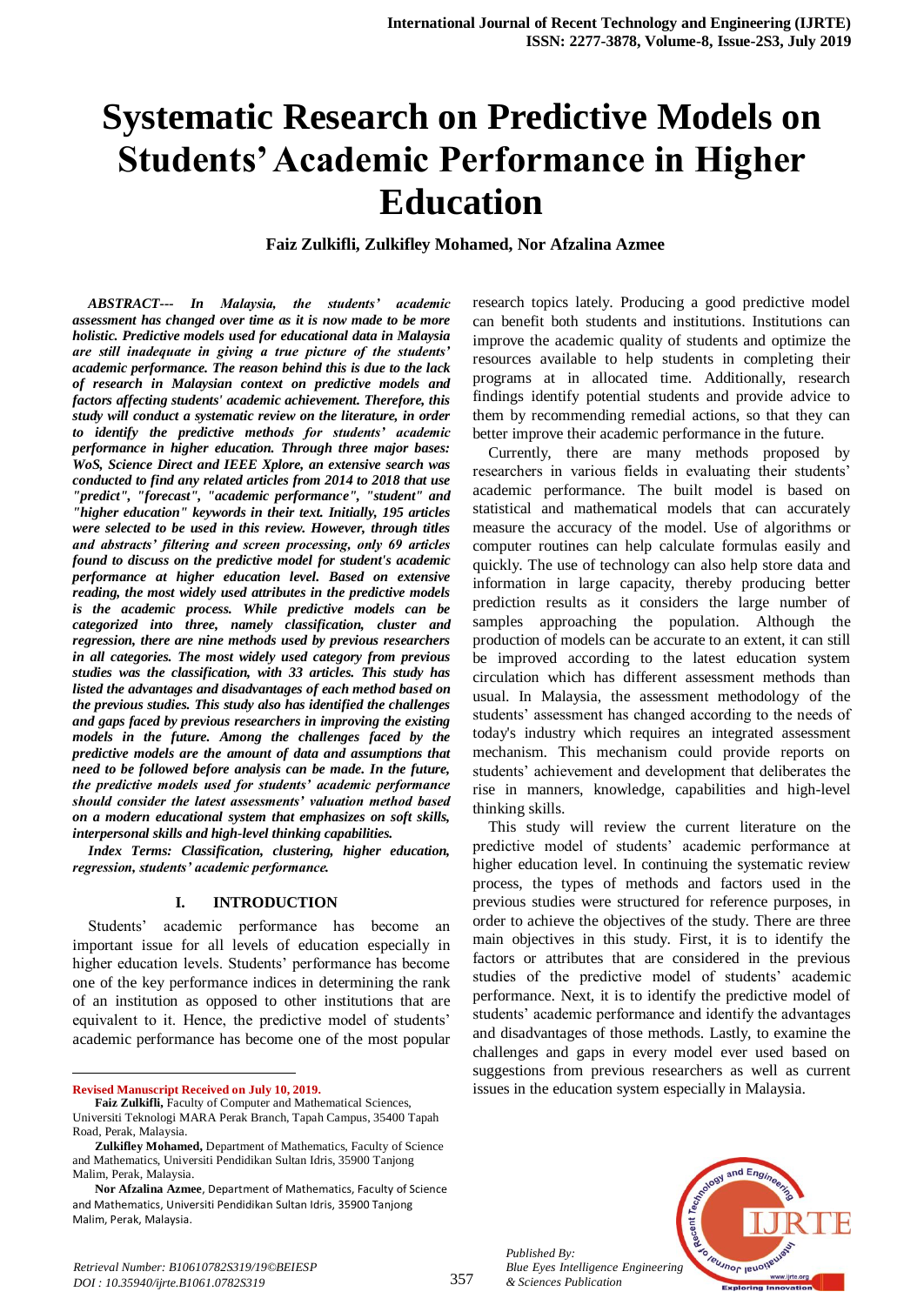## **II. METHODOLOGY**

The most important keyword covered in this study is "prediction models". The factors that contributed to students' performance are academic process, demographic and students' personality. All these factors were further explained in the next section. This study also solely looked at predictive models for students in higher education.

## *A) Article Sources*

A comprehensive review of all articles related to prediction models is made through the best and most reliable databases such as the Science Direct database, IEEE Xplore library and Web of Science (WoS) service. All these databases provide access to articles related to science, technical, social sciences, arts and humanities.

## *B) Article Selection Procedures*

Procedures for selecting relevant studies started with the search for appropriate past articles. The procedures consisted of two stages, namely scanning and filtration. The first stage was isolation for irrelevant and duplicated articles through scanning of titles and abstracts. The second stage was isolation of the article after reading the complete text of the first screened articles. Both levels used the same appropriate criteria in selecting predictive models for exam performance related articles.

## *C) Search*

Extensive search on past studies dated from 2014 to 2018 has been made through WoS, Science Direct and IEEE Xplore search engines. Various keywords were put into their search box by using combination of "predict", "forecast", "academic performance", "student", and "higher education" keywords. The combinations of keywords varies with the use of the OR and AND operator. Fig. 1 shows the number of articles that have been screened and selected for this study.





## *D) Consideration and Rejection Criteria*

Specific criteria needed to be prepared, in order for the search of articles was focused within the scope of the desired topics. As mentioned earlier, this study examines predictive models for academic performance of students. Therefore, the main criteria considered for article selection is on the method of study, where it should measure students' performance using mathematical or statistical methods. The data that has been used in literary studies consisted of simulated data or actual data. However, the target respondents are among the students in higher education. This study only looked at past studies that examined students' performance at higher education levels. Generally, learning in higher institution would be the last pit stop before entering any employment scenes for the students. It is therefore important for universities to produce quality graduates in accordance with market expectations. At this stage, it is also assumed that students possess high maturity level in thinking and being able to control emotion well throughout the learning and teaching process. A good predictive model of students' academic performance should be able to identify problematic students. Thus, it helps them in refining performance through the improvement process in the education system. In addition, the general criterion for the articles is to use English language as the medium in the text. The resource for this study was focused on journals and conference articles that reflect recent research and have been adopted by other researchers as source of reference. General reports, books or chapters in a book were excluded in this study. The previous articles in the form of systematic review would not be considered as a source for this study. This is because the recruitment of referrals from non-original sources will result in information being obtained inaccurate and biased to some of the methods involved.

## *E) Resource Collection Procedure*

All articles obtained from numerous sources were stored in one file to facilitate the next process. To encourage filtering and screen processing, the use of the Mendeley software was required. This software was comprehensive and helped researchers in the process of compiling, reading and quoting the resources in a single storage space. The downloaded articles were exported into the software library. Next, any duplicate articles were identified and removed from the storage. The selected articles were summarized into a table detailing information relating to the title, author name, publication year, data type, variables, method, discovery and future work. All information was saved in Word file. Summary of information is important in identifying similarities or differences between previous studies. The gap in previous studies should be noted for future research purposes. The gap may exist in methods, types of variables and the used data. Many researchers agreed that there is no perfect method to predict students' performance in different time and circumstances. However, the best method can be determined by measuring the difference in estimated value and actual value using the appropriate valuation process. Through the reading of the variables used by the researchers, it differs based on their assumptions declared during the preliminary

*Published By: Blue Eyes Intelligence Engineering & Sciences Publication* 

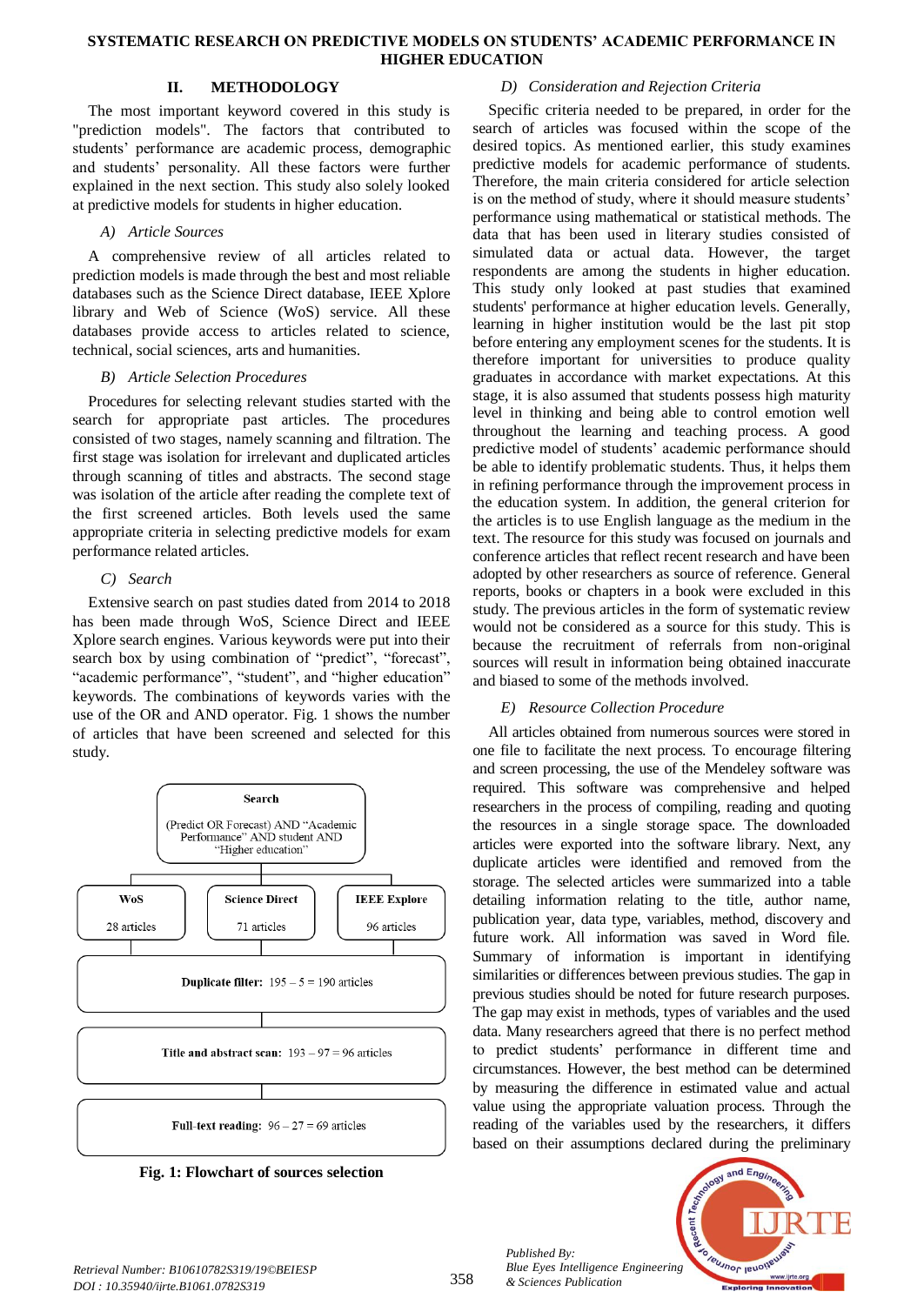stage of the study. The amount of data that have been used also varied due to limited source. The results of the analysis on the wide searching and reading are discussed in detail in the next section.

## **III. EXTENSIVE SEARCH RESULT**

At the beginning of the search, a total of 195 articles dated from 2014 to 2018 were linked to the focus of the study (28 articles from WoS, 71 articles from Science Direct and 96 articles from IEEE Explore). There are five articles that have been duplicated on all three sources and were removed from the article list, only one article from the duplicate was left behind. Through article titles and abstracts, only 96 articles were found to really discuss on predictive methods for students' academic performance. Meanwhile, only 69 articles used predictive methods for higher education and they are not reviewed articles from past studies. All the 69 articles were read extensively to identify gaps for improvement purposes. Out of the 69 articles, 33 (47.83%) articles used classification method in predicting the academic performance of students for higher education. Whereas, there were 3 (4.35%) articles and 19 (27.54%) articles used clustering and regression methods, respectively. Additionally, 11 (15.93%) articles used both classification and regression methods in their study. Only 3 (4.35%) articles used both clustering and regression methods. The definitions and differences in classification, clustering and regression methods are described in detail in the next section.

## **IV. IMPERATIVE ATTRIBUTES CONSIDERED IN PREDICTING MODEL**

This section discusses on the key attributes that affect students' academic performance. Based on extensive reading, these attributes can be categorized into three main categories; academic process, demographic and students' personality. The most frequently used attribute in the previous study was the academic process where 27 (39.13%) articles had used this attribute in their study. The academic process consists of the attendance, student learning time, learning activities, notes, teaching methods, tests, quizzes, lab work, assignments and previous academic performance. The attributes categorized as demographics are gender, age, race, language of conversation, origin, guardian job, guardian educational background and socio-economic. Meanwhile, the attributes for students' personality consist of learning methods, motivation, learning attitudes, emotional or pressure control skills, decision-making skills, and addiction to technology or social media. There are 24 (34.78%) articles that have attributed the academic and demographic processes as their study variables. Next, 15 (21.74%) articles have incorporated the academic and students' personality processes as research attributes. The rest, 3 (4.35%) articles have used all three categories of attributes as variables in the predictive model on students' academic performance. However, there is no study that used only one category of attributes for the demographic or student personality in determining the student's academic performance. This is likely because they ought to evaluate the extent to which the developed model is able to predict the academic performance of the students accurately on the final evaluation or average percent grade for the assessed semester. Normally, final assessments are evaluated in a more objectively written examination.

## **V. PREDICTIVE MODELS USED IN PREVIOUS STUDIES & RESULTS**

There are various methods that have been developed and used in previous studies to predict students' academic performance. It can be grouped into three types, namely classification, clustering and regression. Each group has various methods that were developed according to their respective goals. So, the definition of the methods and identification of the advantages and disadvantages will be done in this section.

In general, classification is a method used in identifying the categories of groups from new observations in known categories' existing group sets. For example, observation is categorized by gender or origin. Based on the reading, there are five classification methods used in the previous study, which are Bayes Classification (BC), K-Nearest Neighbor (KNN), Logistic Regression (LR), Support Vector Machine (SVM) and Classification Trees (CT).

Whereas, clustering is the process of dividing data or populations into groups that have almost identical characters or patterns but differ between groups. From previous studies, among the methods used for clustering are Principal Component Analysis (PCA), K-Means Clustering (K-M C), and Hierarchical Clustering (HC).

The definitions of each method, advantages and disadvantages for each classification, clustering and regression methods are given in the following Table 1.

| Methods | Definition                                                                                                                                                                         | Advantage | Disadvantage                                                                                                                                                                                                                    | References |
|---------|------------------------------------------------------------------------------------------------------------------------------------------------------------------------------------|-----------|---------------------------------------------------------------------------------------------------------------------------------------------------------------------------------------------------------------------------------|------------|
| BC      | Bayesian Theorem. Bayesian   variance values.<br>classification is a statistical<br>method that can determine<br>the class of an observation<br>based on the probability<br>value. |           | The Bayesian classification   Well-fitting over small   Not suitable for correlated data and<br>(BC) is derived from the data sets due to low independence assumptions are not<br>followed. It always applies to large<br>data. | $[1]-[3]$  |

**Table 1: Definition, advantages, disadvantages and references for each methodB**



*Published By:*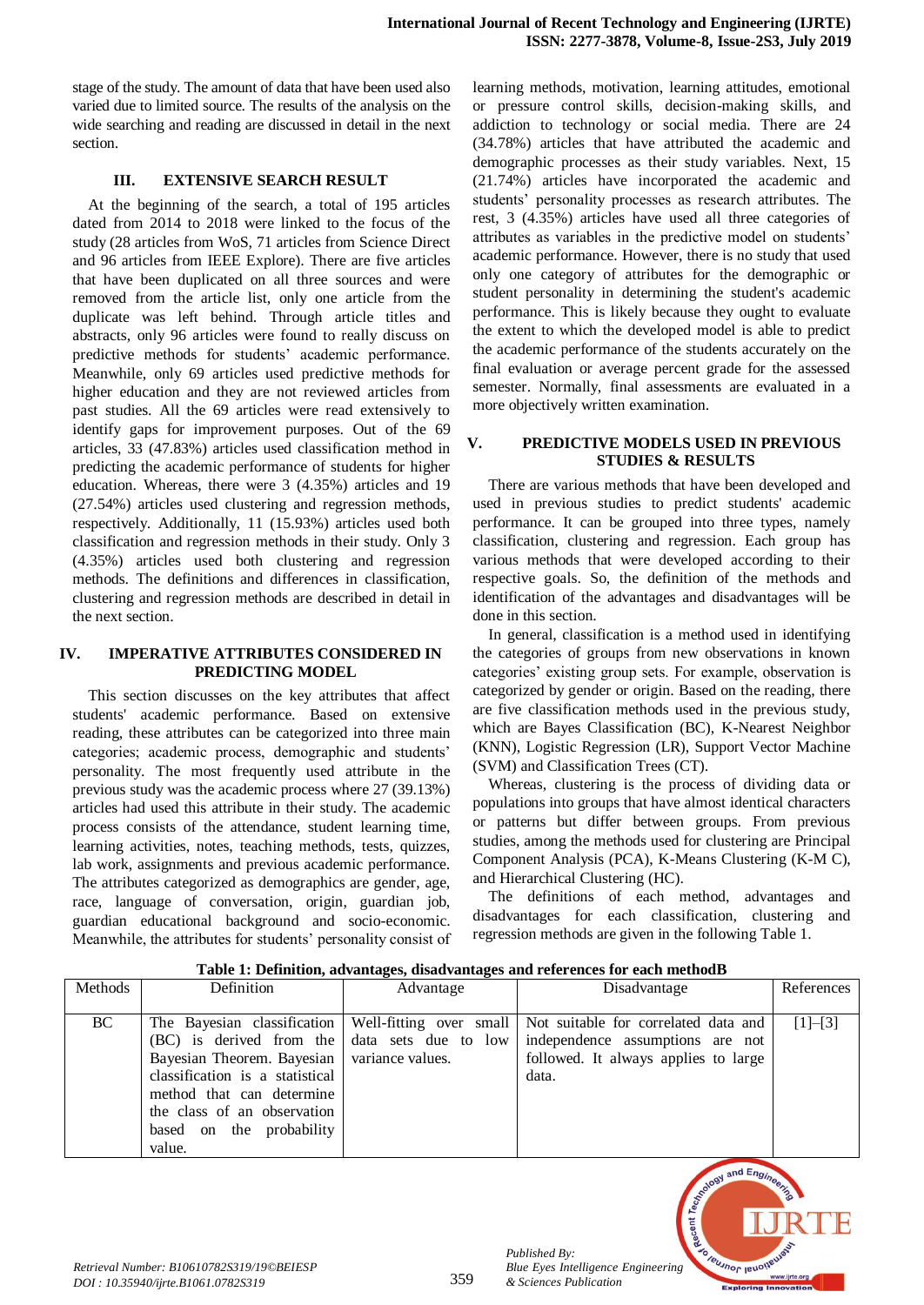## **SYSTEMATIC RESEARCH ON PREDICTIVE MODELS ON STUDENTS' ACADEMIC PERFORMANCE IN HIGHER EDUCATION**

| $\mathop{\rm KNN}\nolimits$ | K-Nearest Neighbor (KNN)<br>is a method that uses simple<br>algorithms to<br>store all<br>available class information<br>and further classify new<br>observation data based on<br>similarity<br>measurements.<br>KNN is a non-parametric<br>technique that has been used<br>in recognizing patterns and<br>statistical estimates. | The KNN properties that<br>use a little code make it<br>very easy to understand<br>and implement.<br>Assumptions about the<br>probability of a data are<br>not needed in generating<br>algorithms.                                               | KNN's computation is made during<br>the test rather than during the training.<br>It will be difficult at the time of<br>calculation if it involves considerable<br>data.<br>This<br>method<br>obtains<br>all<br>the<br>information from local inputs and<br>anomalies. So, it is very sensitive to<br>changes to local data. | $[1] - [6]$                              |
|-----------------------------|-----------------------------------------------------------------------------------------------------------------------------------------------------------------------------------------------------------------------------------------------------------------------------------------------------------------------------------|--------------------------------------------------------------------------------------------------------------------------------------------------------------------------------------------------------------------------------------------------|------------------------------------------------------------------------------------------------------------------------------------------------------------------------------------------------------------------------------------------------------------------------------------------------------------------------------|------------------------------------------|
| LR                          | Logistic regression (LR) is a<br>for<br>method<br>estimating<br>for<br>logistics<br>parameters<br>model. The logistics model<br>linear<br>combinations<br>sees<br>dependent<br>and<br>between<br>independent variables in log-<br>odds probability values. All<br>the variables used only have<br>two response options.           | This method uses<br>a<br>probabilistic<br>approach<br>which satisfies statistical<br>characteristics<br>that<br>emphasize<br>the<br>probability of an event.<br>It allows other statistical<br>inference methods to be<br>applied in this model. | this<br>To<br>method<br>all<br>the<br>use<br>assumptions on the linear regression<br>model should be followed. Among<br>the difficult assumptions to follow is<br>the dependency of variables between<br>another.<br>Disregarding<br>one<br>assumptions caused the model to be<br>less accurate.                             | $[4]-[8]$                                |
| <b>SVM</b>                  | Support Vector<br>Machine<br>(SVM) is a classifier that<br>adopts<br>the<br>hyperplane<br>separation method. By using<br>labeled<br>data,<br>optimum<br>hyperplane can be generated<br>from algorithms that classify<br>new categories.                                                                                           | This method gives a high<br>accuracy because it uses<br>good<br>theoretical<br>a<br>background to<br>the<br>estimation and it is<br>appropriate<br>for<br>non-<br>linear data                                                                    | The result of this method is quite<br>difficult to explain and takes a lot of<br>time to estimate the new category as<br>the support vector is too large.                                                                                                                                                                    | $[5]$ , $[6]$ ,<br>$[9]$                 |
| <b>CT</b>                   | The classification tree (CT)<br>can predict the classification<br>of dependent variables by<br>making<br>measurements<br>against dependent variables.                                                                                                                                                                             | This method works well<br>without the need for<br>scaling<br>and can<br>be<br>applied to linear<br>and<br>non-linear data.                                                                                                                       | Excessive fit may occur with little<br>data and makes poor decision.                                                                                                                                                                                                                                                         | $[1]-[3],$<br>$[6]$ , $[10]$ -<br>$[13]$ |
| <b>PCA</b>                  | Principal component analysis<br>(PCA) is a method that<br>converts the original variable<br>into a small set of linear<br>combinations by considering<br>the amount of variance in the<br>data. It is also known as<br>factor analysis.                                                                                           | This method does not<br>require<br>fixed<br>assumptions for which<br>data can be used on all<br>types of data. It is also<br>suitable for use with<br>large data.                                                                                | This method is difficult to use against<br>that<br>non-linear<br>data<br>has<br>a<br>combination.                                                                                                                                                                                                                            | $[14]$                                   |
| K-MC                        | K-means clustering (K-M C)<br>is an approach that separates<br>data regularly according to<br>the K-clause and becomes a<br>cluster that does not overlap.<br>It is arguably the easiest<br>method to divide data.                                                                                                                | This<br>simple<br>method<br>allows the results to be<br>described<br>easily<br>as<br>compared<br>other<br>to<br>methods. It is also said to<br>be flexible and more<br>efficient.                                                                | Through this method the number of<br>clusters should be set before analysis<br>is done. This means that this method<br>does not allow the construction of<br>models with the most optimum<br>number of clusters based on data<br>patterns.                                                                                   | $[15]$                                   |
| HC                          | Hierarchical clustering (HC)<br>is a method of building a<br>hierarchy<br>$% \left( \left( \mathcal{A},\mathcal{A}\right) \right) =\left( \mathcal{A},\mathcal{A}\right)$ of<br>clusters<br>comprising two strategies of<br>agglomerative and divisive.                                                                           | This method does not<br>require the determination<br>of the cluster's number<br>before analysis and it is<br>easy to implement.                                                                                                                  | This method does not allow<br>the<br>currently used algorithm to<br>be<br>corrected after analysis has been<br>Sometimes<br>made.<br>dendrograms<br>diagrams could not show clusters<br>clearly and correctly.                                                                                                               | $[14]$                                   |



*Published By:*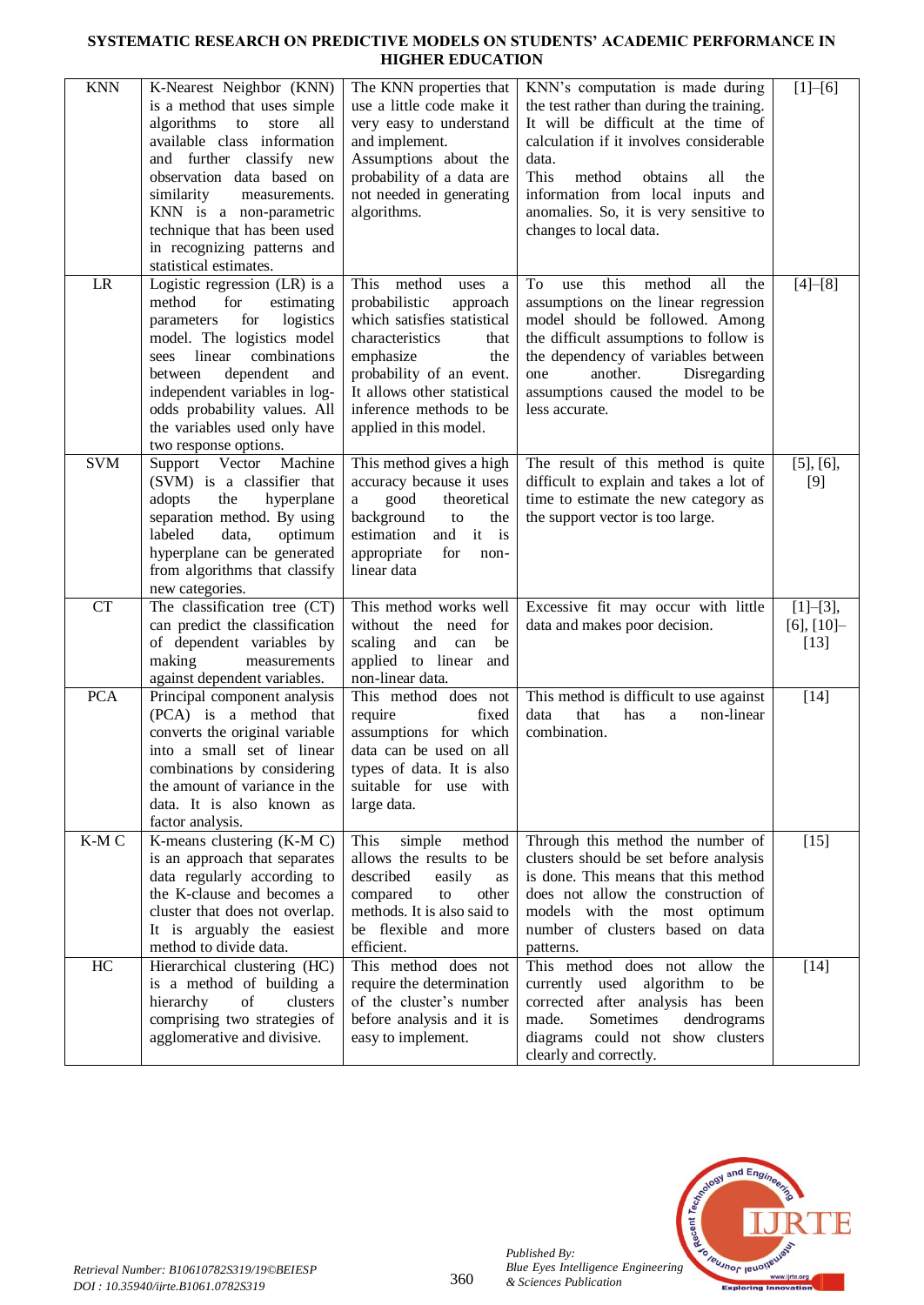| <b>RA</b> |                                                      |                           | Regression analysis $(RA)$ is a $\vert$ This method is an $\vert$ This method needs to meet some | [4], [14],  |
|-----------|------------------------------------------------------|---------------------------|--------------------------------------------------------------------------------------------------|-------------|
|           | statistical<br>process                               | in efficient method in    | assumptions of the regression model                                                              | $[16]-[29]$ |
|           |                                                      |                           | estimating the relationship predictive models that before actual analysis can be carried         |             |
|           |                                                      |                           | between dependent variables   can use more than one   out. The estimators for this model are     |             |
|           | and independent variables. factor variable. The      |                           | very easily influenced by extreme                                                                |             |
|           | Through the regression                               | result of the analysis is | data. The production of complex                                                                  |             |
|           | model that has been built, the also easy to explain. |                           | models makes it difficult to assess the                                                          |             |
|           | dependent variable can be                            |                           | accuracy.                                                                                        |             |
|           | predicted easily using the                           |                           |                                                                                                  |             |
|           | desired independent variable.                        |                           |                                                                                                  |             |

This section discusses on the challenges and gaps for models that have been used in predicting students' academic performance. Challenges and gaps may occur in the methods and attributes that have been used in previous studies. Gaps on forecasting models can also occur when there are changes in the education system employed by a country. The changes that directly affect the model are from a change in the nature of the assessment to the students' academic performance.

Through the systematic review that has been made in this study, it is found that the methods most often used by previous researchers can be categorized into three, namely classification, cluster and regression. However, there are recent methods that have incorporated different fields into their methods such as data mining as in [13], [30], [31]. Data mining is a method that combines methods between machine learning, statistics, and database systems to identify patterns in large data sets. In data mining method, predictive models using classification method have been categorized as supervised learning. A supervised learning can be defined as learning to teach or train machines to recognize data through good labeling. Meanwhile, the prediction by using cluster is better known as unsupervised learning in data mining approach. Unsupervised learning takes place by training machines to recognize unlabeled data but allowing them to use algorithms against the data without guidance [32], [33].

Challenges faced by each method are generally stated in the advantages and disadvantages previous research. Predictive results using classification and cluster methods by previous researchers only predict students according to the predetermined class, not following the performance of the individuals involved [34], [35]. Many researchers could not distinguish between classification and cluster methods. The challenges encountered using regression methods are that data must be quantitative, normalized, no extreme data and no multicollinearity. Data with extreme values and attributes used in relation to one another leads to improper use of estimates [36], [37]. The amount of data sampling used in the data mining method must be large so that the generalization of the population can be created as in [38]– [41]. In addition, there are problems in obtaining the required attributes in the study. Sometimes the data obtained can be incomplete.

#### **VI. CONCLUSION**

The academic performance's predictive models of students can help teachers and students improve their learning and teaching process. This study examines the research done by previous researchers to find out the methods and attributes that were used in their respective studies. The most widely

used methods of estimating students' academic performance are the classification method, followed by regression method. On the other hand, academic processes is always used by previous researchers which include attendance, student learning time, learning activities, notes, teaching methods, tests, quizzes, lab work, assignments and previous academic performance. Other than that, the challenges or gaps faced in the process of predicting students' performance takes on the methods and attributes used. In addition, current students' performance assessments involving interpersonal skills and high-level thinking skills [42] should also be applied in the predictive model. In line with the focus of today's researchers who are more focused on the study of deep learning methods, impending research on predictive model of students' academic performance should consider the changes that occur in the current education system that also prioritize the achievement of soft skills, interpersonal skills and high-level thinking skills.

## **VII. ACKNOWLEDGMENT**

Researchers would like to acknowledge UiTM for providing funding for Scopus publication. Researchers would also like to express gratitude towards UiTM for giving them the opportunity to conduct this study.

#### **VIII. REFERENCES**

- 1. S. Taruna, and M. Pandey, "An empirical analysis of classification techniques for predicting academic performance," IEEE Int. Adv. Comput. Conf., 2014, pp. 523–528.
- 2. A. Sharabiani, F. Karim, A. Sharabiani, M. Atanasov, and H. Darabi, "An enhanced Bayesian network model for prediction of students' academic performance in engineering programs," IEEE Glob. Eng. Educ. Conf., 2014, pp. 832–837.
- M. Mayilvaganan, and D. Kalpanadevi, "Comparison of classification techniques for predicting the cognitive skill of students in education environment," IEEE Int. Conf. Comput. Intell. Comput. Res., 2014, pp. 1–4.
- J. Xu, K. H. Moon, and M. van der Schaar, "A machine learning approach for tracking and predicting student performance in degree programs," IEEE J. Sel. Top. Signal Process., 11(5), 2017, pp. 742–753.
- 5. J. Gamulin, O. Gamulin, and D. Kermek, "Comparing classification models in the final exam performance prediction," IEEE 37th International Convention on Information and Communication Technology, Electronics and Microelectronics, 2014, pp. 663–668.



*Published By:*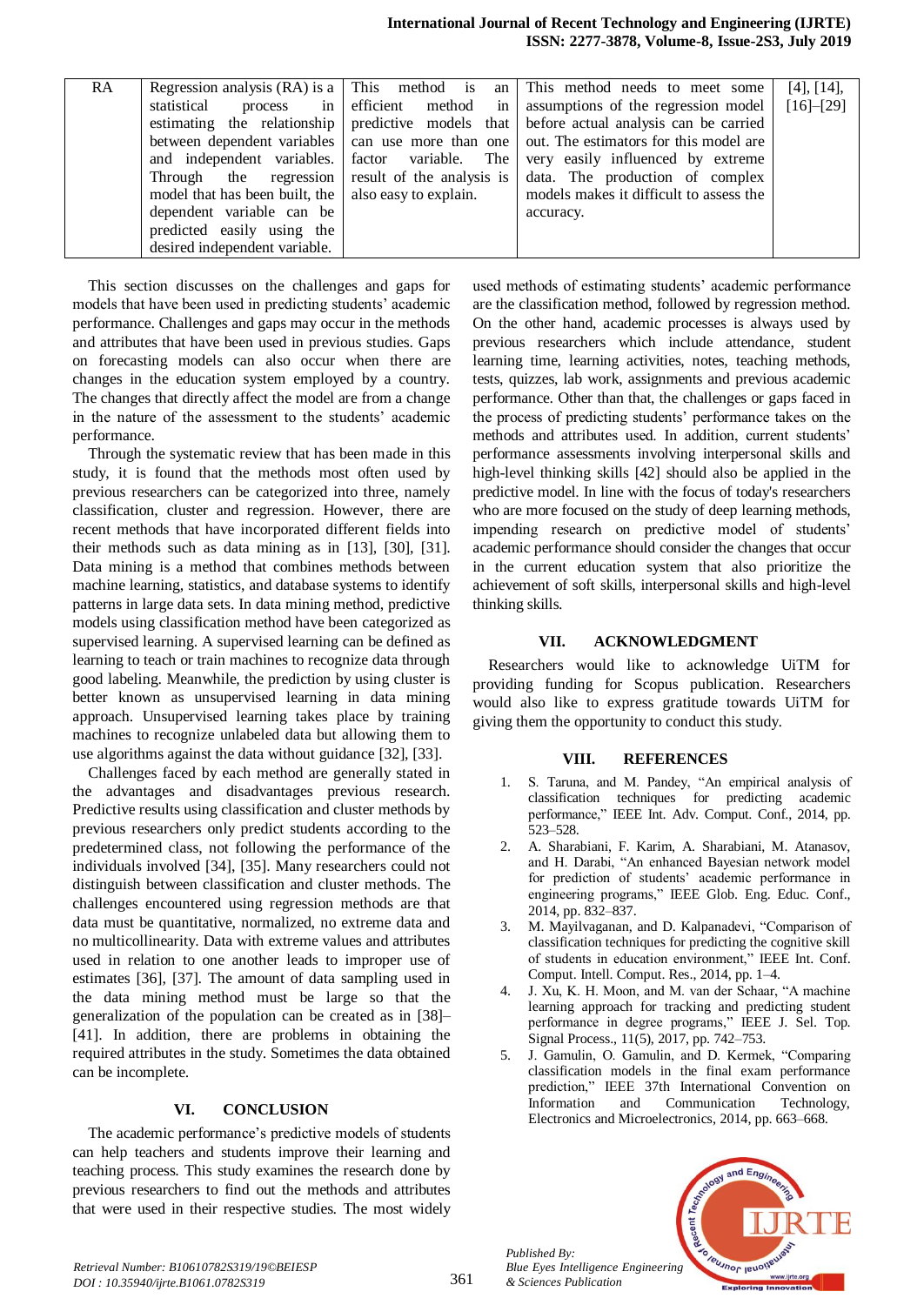## **SYSTEMATIC RESEARCH ON PREDICTIVE MODELS ON STUDENTS' ACADEMIC PERFORMANCE IN HIGHER EDUCATION**

- 6. F. Marbouti, H. A. Diefes-Dux, and K. Madhavan, "Models for early prediction of at-risk students in a course using standards-based grading," Comput. Educ., 103, 2016, pp. 1–15.
- 7. J. L. Arco-Tirado, F. Fernández-Martín, A. M. Ramos-García, L. Littvay, and J. Villoria, "A counterfactual impact evaluation of a bilingual program on students' grade point average at a Spanish university," Eval. Program Plann., 68, 2018, pp. 81–89.
- 8. A. Krasilnikov, and A. Smirnova, "Online social adaptation of first-year students and their academic performance," Comput. Educ., 113, 2017, pp. 327–338.
- 9. S. E. Sorour, T. Mine, K. Godaz, and S. Hirokawax, "Comments data mining for evaluating student's performance," IEEE 3rd Int. Conf. Adv. Appl. Informatics, 2014, pp. 25–30.
- 10. T. M. Christian, and M. Ayub, "Exploration of classification using NBTree for predicting students' performance," IEEE Int. Conf. Data Softw. Eng., 2014, pp. 1–6.
- 11. S. M. M. Rubiano, and J. A. D. Garcia, "Formulation of a predictive model for academic performance based on students' academic and demographic data," IEEE Front. Educ. Conf., 2015, pp. 1–7.
- 12. S. C. Kumar, E. D. Chowdary, Venkatramaphanikumar, and K. V. K. Kishore, "M5P model tree in predicting student performance: A case study," IEEE Int. Conf. Recent Trends Electron. Inf. Commun. Technol., 2016, pp. 1103–1107.
- 13. B. Minaei-Bidgoli, D. A. Kashy, G. Kortemeyer, and W. F. Punch, "Predicting student performance: An application of data mining methods with an educational web-based system," 33rd ASEE/IEEE Annu. Front. Educ., 2003, pp. 1-6.
- 14. A. Pardo, F. Han, and R. A. Ellis, "Combining university student self-regulated learning indicators and engagement with online learning events to predict academic performance," IEEE Trans. Learn. Technol., 10(1), 2017, pp. 82–92.
- 15. J. Jamesmanoharan, "Discovering students' academic performance based on GPA using K-Means clustering algorithm," IEEE World Congress on Computing and Communication Technologies, 2014, pp. 200–202.
- 16. Y. Olufadi, "A configurational approach to the investigation of the multiple paths to success of students through mobile phone use behaviors," Comput. Educ., 86, 2015, pp. 84–104.
- 17. T. Bonsaksen, T. Brown, H. B. Lim, and K. Fong, "Approaches to studying predict academic performance in undergraduate occupational therapy students: A crosscultural study," BMC Med. Educ., 17(1), 2017, pp. 1–9.
- 18. F. Williamson, E. Espinosa, M. Quintana, and R. Alarcon, "Do cognitive factors predict student's academic performance in dental school?" 10th International Technology, Education and Development Conference, pp. 1-7.
- 19. C. E. Bai, W. Chi, and X. Qian, "Do college entrance examination scores predict undergraduate GPAs? A tale of two universities," China Econ. Rev., 30, 2014, pp. 632–647.
- 20. T. Joyce, S. Crockett, D. A. Jaeger, O. Altindag, and S. D. O'Connell, "Does classroom time matter?" Econ. Educ. Rev., 46, 2015, pp. 64–77.
- 21. A. Slim, G. L. Heileman, J. Kozlick, and C. T. Abdallah, "Employing Markov networks on curriculum graphs to predict student performance," IEEE 13th Int. Conf. Mach. Learn. Appl., 2014, 2014, pp. 415–418.
- 22. Z. Li, C. Shang, and Q. Shen, "Fuzzy-clustering embedded regression for predicting student academic performance," IEEE Int. Conf. Fuzzy Syst., 2016, pp. 344–351.
- 23. D. Piffer, D. Ponzi, P. Sapienza, L. Zingales, and D. Maestripieri, "Morningness-eveningness and intelligence among high-achieving US students: Night owls have higher GMAT scores than early morning types in a topranked MBA program," Intelligence, 47, 2014, pp. 107– 112.
- 24. P. M. Arsad, N. Buniyamin, and J. A. Manan, "Neural network and linear regression methods for prediction of students' academic achievement," IEEE Glob. Eng. Educ. Conf., 2014, pp. 916–921.
- 25. T. Kötter, J. Wagner, L. Brüheim, and E. Voltmer, "Perceived medical school stress of undergraduate medical students predicts academic performance: An observational study," BMC Med. Educ., 17(1), 2017, pp. 1–6.
- 26. P. Vuttipittayamongkol, "Predicting factors of academic performance," IEEE 2nd Asian Conf. on Defence Technol., 2016, pp. 161–166.
- 27. F. K. Kheng, N. Azlan, S. N. D. Ahmad, N. L. H. Leong, and I. Mohamed, "Relationship between cognitive factors and performance in an introductory statistics course: A Malaysian case study introduction," Malaysian Journal of Mathematical Sciences, 10(3), 2016, pp. 269–282.
- 28. T. Thiele, D. Pope, A. Singleton, and D. Stanistreet, "Role of students' context in predicting academic performance at a medical school: A retrospective cohort study," BMJ Open, 6(3), 2016, pp. 1-11.
- 29. D. K. Wentworth and J. H. Middleton, "Technology use and academic performance," Comput. Educ., 78, 2014, pp. 306–311.
- 30. S. S. Athani, S. A. Kodli, M. N. Banavasi, and P. G. S. Hiremath, "Student performance predictor using multiclass support vector classification algorithm," IEEE International Conference on Signal Processing and Communication, 2017, pp. 170–174.
- 31. B. Guo, R. Zhang, G. Xu, C. Shi, and L. Yang, "Predicting students performance in educational data mining," IEEE Int. Symp. Educ. Technol., 2015, pp. 125–128.
- 32. V. Ramesh, P. Parkavi, and K. Ramar, "Predicting student performance: A statistical and data mining approach," International Journal of Computer Applications, 63(8), 2013, pp. 35-39.
- 33. T. Mishra, D. Kumar, and S. Gupta, "Mining students' data for prediction performance," IEEE Int. Conf. Adv. Comput. Commun. Technol., 2014, pp. 255–262.
- 34. S. Rajeswari, and R. Lawrance, "Classification model to predict the learners' academic performance using big data," IEEE Int. Conf. Comput. Technol. Intell. Data Eng., 2016, pp. 1–6.
- 35. S. Rana, and R. Garg, "Application of hierarchical clustering algorithm to evaluate students performance of an institute," IEEE 2nd Int. Conf. Comput. Intell. Commun. Technol., 2016, pp. 692–697.
- 36. A. M. Kueider, J. M. Parisi, A. L. Gross, and G. W. Rebok, "Computerized cognitive training with older adults: A systematic review," Plos One, 7(7), 2012, pp. 1-13.
- 37. K. Macauley, L. Plummer, C. Bemis, G. Brock, C. Larson, and J. Spangler, "Prevalence and predictors of anxiety in healthcare professions students," Heal. Prof. Educ., 4(3), 2018, pp. 176-185.
- 38. N. A. Yassein, R. G. M. Helali, and S. B. Mohomad, "Predicting student academic performance in KSA using data mining techniques," J. Inf. Technol. Softw. Eng., 7(5), 2017, pp. 187–191.



*Published By:*